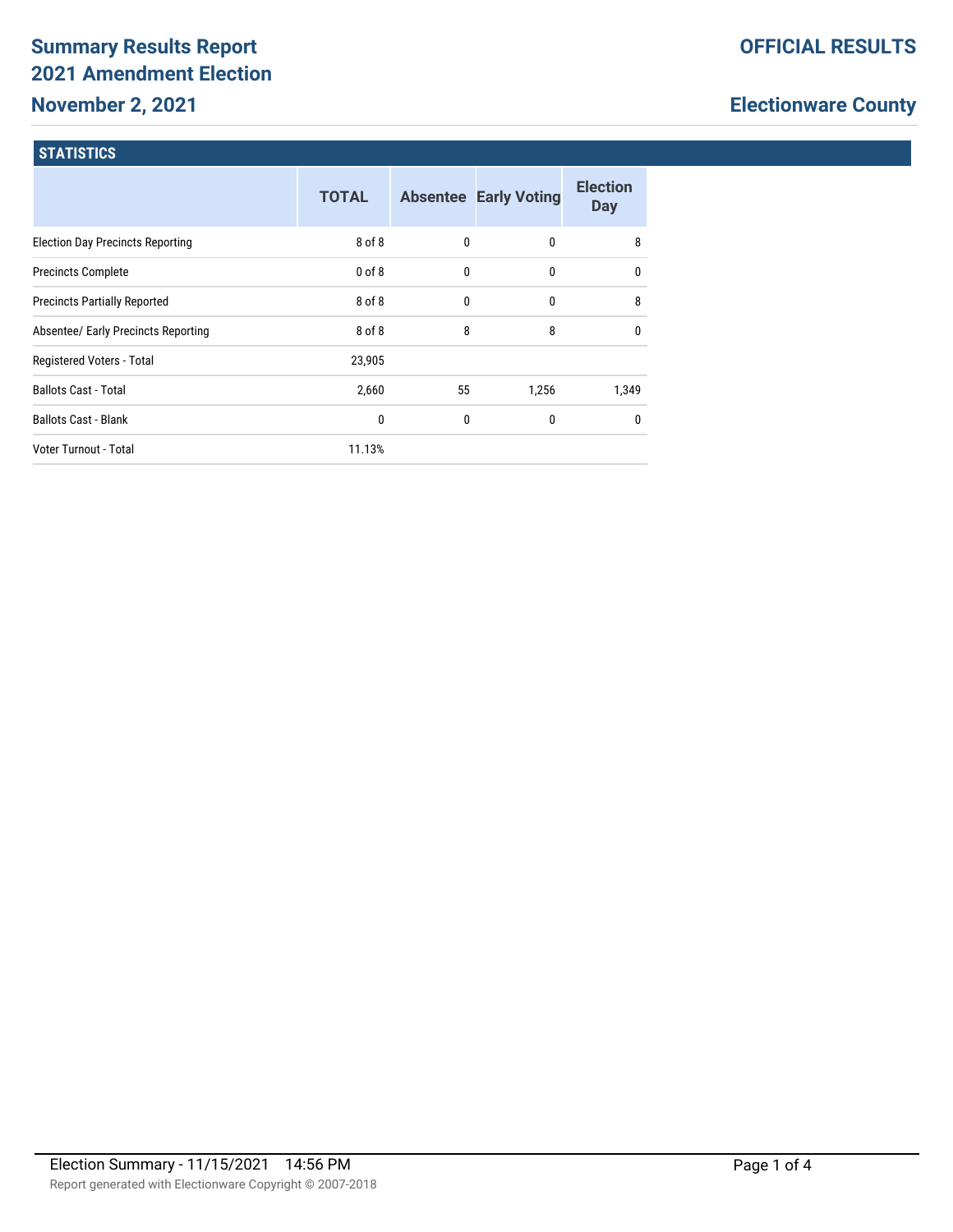# **Electionware County**

#### **STATE PROP 1**

Vote For 1

|                            | <b>TOTAL</b> |              | <b>Absentee Early Voting</b> | <b>Election</b><br><b>Day</b> |
|----------------------------|--------------|--------------|------------------------------|-------------------------------|
| For                        | 2,181        | 42           | 1,013                        | 1,126                         |
| Against                    | 457          | 13           | 233                          | 211                           |
| <b>Total Votes Cast</b>    | 2,638        | 55           | 1,246                        | 1,337                         |
| Overvotes                  | 0            | $\mathbf{0}$ | $\mathbf{0}$                 | $\mathbf 0$                   |
| <b>Undervotes</b>          | 22           | $\mathbf{0}$ | 10                           | 12                            |
| <b>Contest Totals</b>      | 2,660        | 55           | 1,256                        | 1,349                         |
| <b>Precincts Reporting</b> | 8 of 8       |              |                              |                               |

## **STATE PROP 2**

Vote For 1

|                            | <b>TOTAL</b> |              | <b>Absentee Early Voting</b> | <b>Election</b><br><b>Day</b> |
|----------------------------|--------------|--------------|------------------------------|-------------------------------|
| For                        | 1,519        | 35           | 728                          | 756                           |
| Against                    | 1,080        | 19           | 507                          | 554                           |
| <b>Total Votes Cast</b>    | 2,599        | 54           | 1,235                        | 1,310                         |
| Overvotes                  | $\mathbf 0$  | $\mathbf{0}$ | $\mathbf 0$                  | $\mathbf{0}$                  |
| <b>Undervotes</b>          | 61           | 1            | 21                           | 39                            |
| <b>Contest Totals</b>      | 2,660        | 55           | 1,256                        | 1,349                         |
| <b>Precincts Reporting</b> | 8 of 8       |              |                              |                               |

## **STATE PROP 3**

Vote For 1

|                            | <b>TOTAL</b> |    | <b>Absentee Early Voting</b> | <b>Election</b><br><b>Day</b> |
|----------------------------|--------------|----|------------------------------|-------------------------------|
| For                        | 2,028        | 34 | 966                          | 1,028                         |
| Against                    | 606          | 20 | 282                          | 304                           |
| <b>Total Votes Cast</b>    | 2,634        | 54 | 1,248                        | 1,332                         |
| Overvotes                  | 0            | 0  | 0                            | 0                             |
| Undervotes                 | 26           | 1  | 8                            | 17                            |
| <b>Contest Totals</b>      | 2,660        | 55 | 1,256                        | 1,349                         |
| <b>Precincts Reporting</b> | 8 of 8       |    |                              |                               |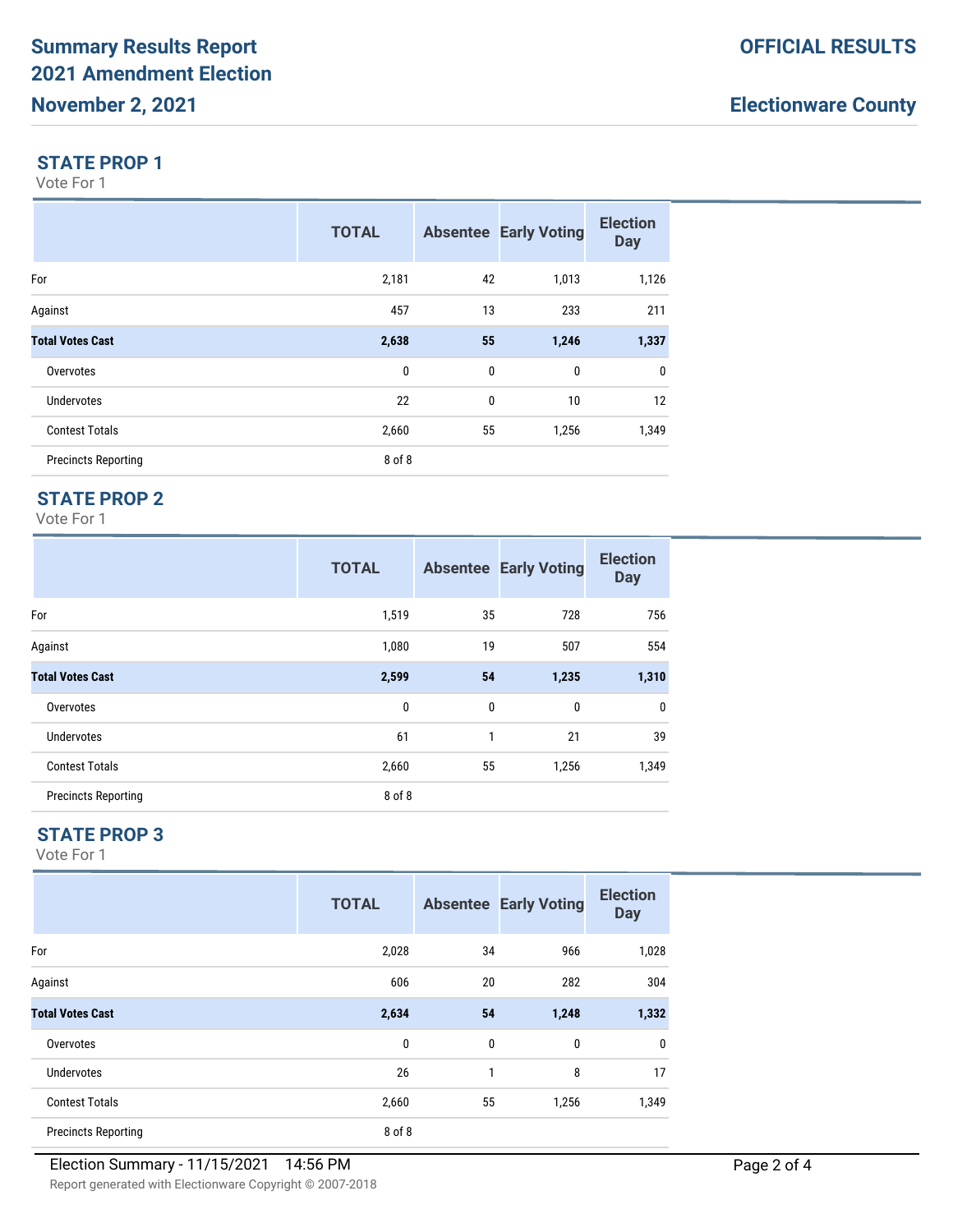# **Electionware County**

#### **STATE PROP 4**

Vote For 1

|                            | <b>TOTAL</b> |              | <b>Absentee Early Voting</b> | <b>Election</b><br><b>Day</b> |
|----------------------------|--------------|--------------|------------------------------|-------------------------------|
| For                        | 1,782        | 37           | 851                          | 894                           |
| Against                    | 779          | 18           | 364                          | 397                           |
| <b>Total Votes Cast</b>    | 2,561        | 55           | 1,215                        | 1,291                         |
| Overvotes                  | 0            | $\mathbf{0}$ | $\mathbf{0}$                 | $\mathbf 0$                   |
| <b>Undervotes</b>          | 99           | $\mathbf{0}$ | 41                           | 58                            |
| <b>Contest Totals</b>      | 2,660        | 55           | 1,256                        | 1,349                         |
| <b>Precincts Reporting</b> | 8 of 8       |              |                              |                               |

### **STATE PROP 5**

Vote For 1

|                            | <b>TOTAL</b> |              | <b>Absentee Early Voting</b> | <b>Election</b><br><b>Day</b> |
|----------------------------|--------------|--------------|------------------------------|-------------------------------|
| For                        | 1,825        | 47           | 891                          | 887                           |
| Against                    | 745          | 8            | 333                          | 404                           |
| <b>Total Votes Cast</b>    | 2,570        | 55           | 1,224                        | 1,291                         |
| Overvotes                  | $\mathbf 0$  | $\mathbf{0}$ | $\mathbf 0$                  | $\mathbf 0$                   |
| <b>Undervotes</b>          | 90           | $\mathbf{0}$ | 32                           | 58                            |
| <b>Contest Totals</b>      | 2,660        | 55           | 1,256                        | 1,349                         |
| <b>Precincts Reporting</b> | 8 of 8       |              |                              |                               |

#### **STATE PROP 6**

Vote For 1

|                            | <b>TOTAL</b> |          | <b>Absentee Early Voting</b> | <b>Election</b><br><b>Day</b> |
|----------------------------|--------------|----------|------------------------------|-------------------------------|
| For                        | 2,373        | 46       | 1,129                        | 1,198                         |
| Against                    | 250          | 9        | 114                          | 127                           |
| <b>Total Votes Cast</b>    | 2,623        | 55       | 1,243                        | 1,325                         |
| Overvotes                  | 0            | 0        | 0                            | 0                             |
| Undervotes                 | 37           | $\bf{0}$ | 13                           | 24                            |
| <b>Contest Totals</b>      | 2,660        | 55       | 1,256                        | 1,349                         |
| <b>Precincts Reporting</b> | 8 of 8       |          |                              |                               |